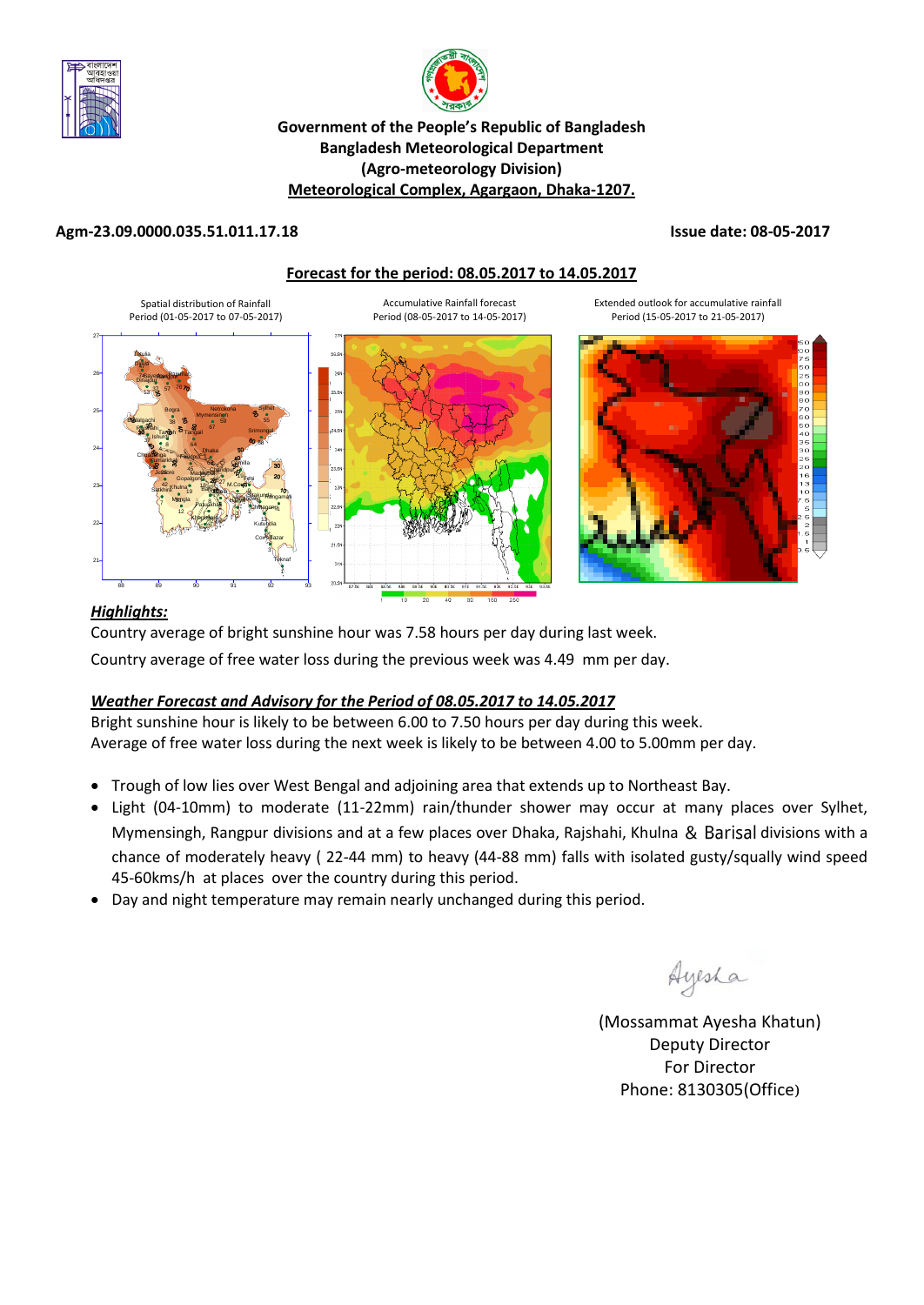



## পর্বাভাসের সময়কাল: ০৮-০৫-২০১৭ থেকে ১৪-০৫-২০১৭







## প্রধান বৈশিষ্ট্য সমুহঃ-

গত সপ্তাহে দেশের দৈনিক উজ্জ্বল সূর্যকিরণ কালের গড় ৭.৫৮ ঘন্টা ছিল । গত সপ্তাহে দেশের দৈনিক বাষ্পীভবনের গড় ৪.৪৯ মিঃ মিঃ ছিল। আবহাওয়ার পূর্বাভাসঃ- ০৮-০৫-২০১৭ থেকে ১৪-০৫-২০১৭ ইং পর্যন্ত।

এ সপ্তাহে দৈনিক উজ্জল সূৰ্য কিৱণ কাল ৬.০০ থেকে ৭.৫০ ঘন্টার মধ্যে থাকতে পারে ।

আগামী সপ্তাহের বাষ্পীভবনের দৈনিক গড ৪.০০ মিঃ মিঃ থেকে ৫.০০ মিঃ মিঃ থাকতে পারে।

- লঘুচাপের বর্ধিতাংশ পশ্চিমবঙ্গ ও তৎসংলগ্ন এলাকায় অবস্থান করছে, যা উত্তর-পূর্ব বঙ্গোপসাগর পর্যন্ত বিস্তৃত রয়েছে।
- এ সময়ে সিলেট, ময়মনসিংহ ও রংপুর বিভাগের অনেক স্থানে এবং ঢাকা, রাজশাহী, খুলনা এবং বরিশাল বিভাগের কিছু কিছু স্থানে হাল্কা (০৪-১০মিঃমিঃ) থেকে মাঝারী (১১-২২ মিঃমিঃ) ধরণের বৃষ্টি/বজ্রবৃষ্টি হতে পারে । সেই সাথে দেশের কোথাও কোথাও বিচ্ছিন্নভাবে মাঝারী ধরনের ভারী (২২-৪৪ মিঃমিঃ) থেকে ভারী (৪৪-৮৮মিঃমিঃ) বৃষ্টিপাতসহ ৪৫-৬০কি.মি./ঘন্টা বেগে দমকা/ঝড়ো হাওয়া বয়ে যেতে পারে।
- এ সময়ে সারাদেশের দিন ও রাতের তাপমাত্রা প্রায় অপরিবর্তিত থাকতে পারে।

(মোসাম্মৎ আয়শা খাতুন) উপপরিচালক পরিচালকের পক্ষে ফোনঃ ৮১৩০৩০৫(দপ্তর)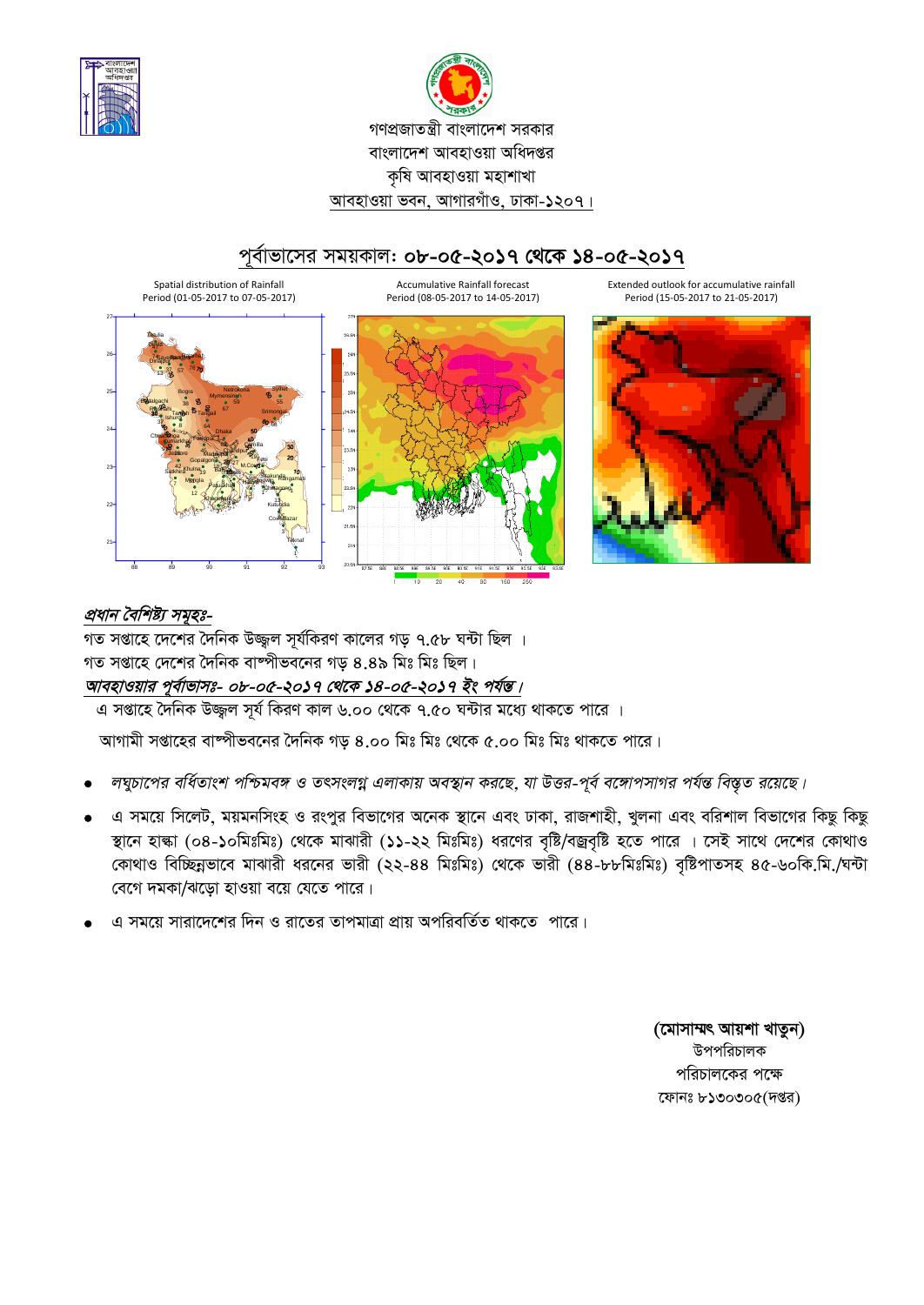# Spatial distribution of Rainfall. Period (01-05-2017 to 07-05-2017)